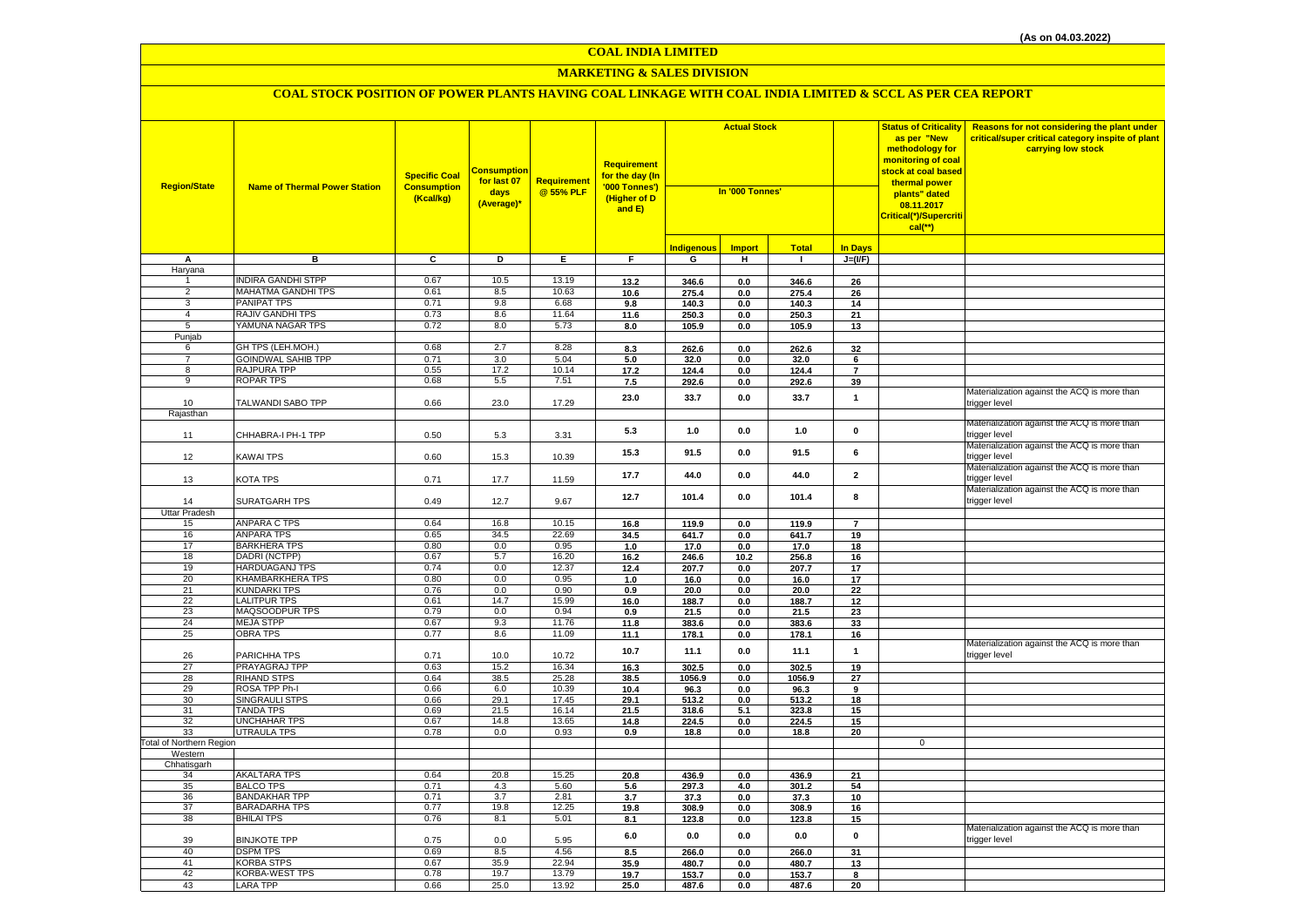# **MARKETING & SALES DIVISION**

| <b>Region/State</b>     | <b>Name of Thermal Power Station</b>             | <b>Specific Coal</b><br><b>Consumption</b><br>(Kcal/kg) | <mark>Consumption</mark><br>for last 07<br>days<br>(Average)* | Requirement<br>@ 55% PLF | Requirement<br>for the day (In<br>'000 Tonnes')<br>(Higher of D<br>and E) | <b>Actual Stock</b><br>In '000 Tonnes' |                       |                |                                  | <b>Status of Criticality</b><br>as per "New<br>methodology for<br>monitoring of coal<br>stock at coal based<br>thermal power<br>plants" dated<br>08.11.2017<br>Critical(*)/Supercriti<br>$cal(**)$ | Reasons for not considering the plant under<br>critical/super critical category inspite of plant<br>carrying low stock |
|-------------------------|--------------------------------------------------|---------------------------------------------------------|---------------------------------------------------------------|--------------------------|---------------------------------------------------------------------------|----------------------------------------|-----------------------|----------------|----------------------------------|----------------------------------------------------------------------------------------------------------------------------------------------------------------------------------------------------|------------------------------------------------------------------------------------------------------------------------|
|                         |                                                  |                                                         |                                                               |                          |                                                                           | <b>Indigenous</b>                      | <b>Import</b>         | <b>Total</b>   | <b>In Days</b>                   |                                                                                                                                                                                                    |                                                                                                                        |
| A                       | в                                                | C                                                       | D                                                             | Е.                       | F.                                                                        | G                                      | н.                    | л.             | $J=(I/F)$                        |                                                                                                                                                                                                    |                                                                                                                        |
| 44                      | NAWAPARA TPP                                     | 0.79                                                    | 0.0                                                           | 6.28                     | 6.3                                                                       | 49.4                                   | 0.0                   | 49.4           | 8                                |                                                                                                                                                                                                    | Materialization against the ACQ is more than<br>trigger level                                                          |
| 45                      | PATHADI TPP                                      | 0.65                                                    | 7.9                                                           | 5.18                     | 7.9                                                                       | 207.1                                  | 0.0                   | 207.1          | 26                               |                                                                                                                                                                                                    |                                                                                                                        |
| 46                      | <b>SIPAT STPS</b>                                | 0.68                                                    | 41.3                                                          | 26.62                    | 41.3                                                                      | 729.1                                  | 0.0                   | 729.1          | 18                               |                                                                                                                                                                                                    | Materialization against the ACQ is more than                                                                           |
| 47                      | <b>TAMNAR TPP</b>                                | 0.84                                                    | 32.6                                                          | 26.52                    | 32.6                                                                      | 86.0                                   | 0.0                   | 86.0           | 3                                |                                                                                                                                                                                                    | trigger level<br>Materialization against the ACQ is more than                                                          |
| 48                      | <b>UCHPINDA TPP</b>                              | 0.75                                                    | 16.8                                                          | 14.22                    | 16.8                                                                      | 144.9                                  | 0.0                   | 144.9          | $\boldsymbol{9}$                 |                                                                                                                                                                                                    | trigger level                                                                                                          |
| Gujarat                 |                                                  |                                                         |                                                               |                          |                                                                           |                                        |                       |                |                                  |                                                                                                                                                                                                    | Materialization against the ACQ is more than                                                                           |
| 49                      | <b>GANDHI NAGAR TPS</b>                          | 0.69                                                    | 7.4                                                           | 5.71                     | 7.4                                                                       | 22.0                                   | 0.0                   | 22.0           | 3                                |                                                                                                                                                                                                    | trigger level                                                                                                          |
| 50                      | SABARMATI (D-F STATIONS)                         | 0.57                                                    | 3.1                                                           | 2.74                     | 3.1                                                                       | 30.5                                   | 85.4                  | 115.9          | 15                               |                                                                                                                                                                                                    |                                                                                                                        |
| 51                      | <b>UKAI TPS</b>                                  | 0.67                                                    | 15.6                                                          | 9.85                     | 15.6                                                                      | 38.6                                   | 0.0                   | 38.6           | $\mathbf{2}$                     |                                                                                                                                                                                                    | Materialization against the ACQ is more than<br>trigger level                                                          |
| 52                      | <b>WANAKBORI TPS</b>                             | 0.67                                                    | 23.7                                                          | 20.22                    | 23.7                                                                      | 81.1                                   | 0.0                   | 81.1           | $\mathbf{3}$                     |                                                                                                                                                                                                    | Materialization against the ACQ is more than<br>trigger level                                                          |
| Madhya Pradesh<br>53    | AMARKANTAK EXT TPS                               | 0.65                                                    | 3.0                                                           | 1.80                     | 3.0                                                                       | 32.8                                   | 0.0                   | 32.8           | 11                               |                                                                                                                                                                                                    |                                                                                                                        |
| 54                      | ANUPPUR TPP                                      | 0.65                                                    | 17.1                                                          | 10.31                    | 17.1                                                                      | 254.0                                  | 0.0                   | 254.0          | 15                               |                                                                                                                                                                                                    |                                                                                                                        |
| 55                      | <b>BINA TPS</b>                                  | 0.74                                                    | 7.1                                                           | 4.88                     | 7.1                                                                       | 87.8                                   | 0.0                   | 87.8           | 12                               |                                                                                                                                                                                                    |                                                                                                                        |
| 56                      | <b>GADARWARA TPP</b>                             | 0.66                                                    | 18.3                                                          | 13.93                    | 18.3                                                                      | 113.8                                  | 0.0                   | 113.8          | 6                                |                                                                                                                                                                                                    | Materialization against the ACQ is more than<br>trigger level                                                          |
| 57<br>58                | <b>KHARGONE STPP</b><br><b>SANJAY GANDHI TPS</b> | 0.60<br>0.82                                            | 17.5<br>17.7                                                  | 10.45<br>14.57           | 17.5                                                                      | 133.9                                  | 0.0                   | 133.9          | 8                                |                                                                                                                                                                                                    | Non payment of dues                                                                                                    |
| 59                      | <b>SATPURA TPS</b>                               | 0.67                                                    | 7.2                                                           | 11.79                    | 17.7<br>11.8                                                              | 124.8<br>20.8                          | $\mathbf{0.0}$<br>0.0 | 124.8<br>20.8  | $\overline{7}$<br>$\overline{2}$ |                                                                                                                                                                                                    | Non Payment of Dues                                                                                                    |
| 60                      | <b>SEIONI TPP</b>                                | 0.64                                                    | 7.6                                                           | 5.06                     | 7.6                                                                       | 169.5                                  | 0.0                   | 169.5          | $\overline{22}$                  |                                                                                                                                                                                                    |                                                                                                                        |
| 61                      | SHREE SINGAJI TPP                                | 0.71                                                    | 24.4                                                          | 23.50                    | 24.4                                                                      | 114.1                                  | 0.0                   | 114.1          | 5                                |                                                                                                                                                                                                    | Non Payment of Dues                                                                                                    |
| 62                      | <b>VINDHYACHAL STPS</b>                          | 0.69                                                    | 59.8                                                          | 43.60                    | 59.8                                                                      | 1439.4                                 | 0.0                   | 1439.4         | 24                               |                                                                                                                                                                                                    |                                                                                                                        |
| Maharashtra<br>63       | <b>AMRAVATI TPS</b>                              | 0.62                                                    | 15.5                                                          | 11.07                    | 15.5                                                                      | 30.1                                   | 0.0                   | 30.1           | $\mathbf{2}$                     |                                                                                                                                                                                                    | Materialization against the ACQ is more than<br>trigger level                                                          |
| 64                      | <b>BHUSAWAL TPS</b>                              | 0.72                                                    | 13.3                                                          | 11.44                    | 13.3                                                                      | 24.7                                   | 0.0                   | 24.7           | $\overline{2}$                   |                                                                                                                                                                                                    | Non payment of dues                                                                                                    |
| 65                      | <b>BUTIBORI TPP</b>                              | 0.67                                                    | 0.0                                                           | 5.31                     | 5.3                                                                       | 59.7                                   | 0.0                   | 59.7           | 11                               |                                                                                                                                                                                                    |                                                                                                                        |
| 66                      | CHANDRAPUR(MAHARASHTRA) STPS                     | 0.78                                                    | 36.7                                                          | 30.17                    | 36.7                                                                      | 280.9                                  | 0.0                   | 280.9          | 8                                |                                                                                                                                                                                                    | Non payment of dues                                                                                                    |
| 67                      | DAHANU TPS                                       | 0.62                                                    | 4.7                                                           | 4.09                     | 4.7                                                                       | 25.8                                   | 0.0                   | 25.8           | 6                                |                                                                                                                                                                                                    | Materialization against the ACQ is more than<br>trigger level                                                          |
| 68                      | <b>DHARIWAL TPP</b>                              | 0.67                                                    | 7.6                                                           | 5.34                     | 7.6                                                                       | 32.2                                   | 0.0                   | 32.2           | $\overline{4}$                   |                                                                                                                                                                                                    | Materialization against the ACQ is more than<br>trigger level<br>Materialization against the ACQ is more than          |
| 69<br>70                | <b>GMR WARORA TPS</b><br><b>KHAPARKHEDA TPS</b>  | 0.67<br>0.89                                            | 8.9<br>20.4                                                   | 5.29<br>15.72            | 8.9                                                                       | 0.4                                    | 0.0                   | 0.4            | $\pmb{0}$                        |                                                                                                                                                                                                    | trigger level                                                                                                          |
| 71                      | <b>KORADI TPS</b>                                | 0.76                                                    | 27.3                                                          | 22.08                    | 20.4<br>27.3                                                              | 242.0<br>82.2                          | 0.0<br>0.0            | 242.0<br>82.2  | 12<br>3                          |                                                                                                                                                                                                    | Non payment of dues                                                                                                    |
| 72                      | <b>MAUDA TPS</b>                                 | 0.70                                                    | 17.1                                                          | 21.29                    | 21.3                                                                      | 438.6                                  | 7.4                   | 445.9          | 21                               |                                                                                                                                                                                                    |                                                                                                                        |
| 73                      | <b>NASIK TPS</b>                                 | 0.81                                                    | 6.5                                                           | 6.72                     | 6.7                                                                       | 13.0                                   | 0.0                   | 13.0           | $\mathbf{2}$                     |                                                                                                                                                                                                    | Non payment of dues                                                                                                    |
| 74                      | <b>PARAS TPS</b>                                 | 0.74                                                    | 8.3                                                           | 4.90                     | 8.3                                                                       | 18.6                                   | 0.0                   | 18.6           | $\mathbf{2}$                     |                                                                                                                                                                                                    | Non payment of dues                                                                                                    |
| 75                      | <b>PARLITPS</b>                                  | 0.67                                                    | 5.0                                                           | 6.65                     | 6.7                                                                       | 35.5                                   | 0.0                   | 35.5           | 5                                |                                                                                                                                                                                                    | Non payment of dues                                                                                                    |
| 76                      | SOLAPUR STPS                                     | 0.56                                                    | 11.2                                                          | 9.73                     | 11.2                                                                      | 123.2                                  | 0.0                   | 123.2          | 11                               |                                                                                                                                                                                                    | Materialization against the ACQ is more than                                                                           |
| 77<br>78                | <b>TIRORA TPS</b><br>WARDHA WARORA TPP           | 0.66<br>0.66                                            | 46.5<br>4.6                                                   | 28.73<br>4.71            | 46.5<br>4.7                                                               | 116.3<br>131.8                         | 0.0<br>0.0            | 116.3<br>131.8 | 3<br>28                          |                                                                                                                                                                                                    | trigger level                                                                                                          |
| Total of Western Region |                                                  |                                                         |                                                               |                          |                                                                           |                                        |                       |                |                                  | $\mathbf 0$                                                                                                                                                                                        |                                                                                                                        |
| Southern                |                                                  |                                                         |                                                               |                          |                                                                           |                                        |                       |                |                                  |                                                                                                                                                                                                    |                                                                                                                        |
| Andhra Pradesh          |                                                  |                                                         |                                                               |                          |                                                                           |                                        |                       |                |                                  |                                                                                                                                                                                                    | Materialization against the ACQ is more than                                                                           |
| 79                      | DAMODARAM SANJEEVAIAH TPS                        | 0.66                                                    | 14.5                                                          | 13.85                    | 14.5                                                                      | 38.9                                   | 0.0                   | 38.9           | 3                                |                                                                                                                                                                                                    | trigger level<br>Materialization against the ACQ is more than                                                          |
| 80                      | Dr. N.TATA RAO TPS<br>PAINAMPURAM TPP            | 0.77<br>0.59                                            | 29.0<br>16.5                                                  | 17.90<br>10.21           | 29.0                                                                      | 43.0                                   | 0.0                   | 43.0           | $\mathbf{1}$                     |                                                                                                                                                                                                    | trigger level                                                                                                          |
| 81                      |                                                  |                                                         |                                                               |                          | 16.5                                                                      | 132.0                                  | 21.7                  | 153.7          | 9                                |                                                                                                                                                                                                    |                                                                                                                        |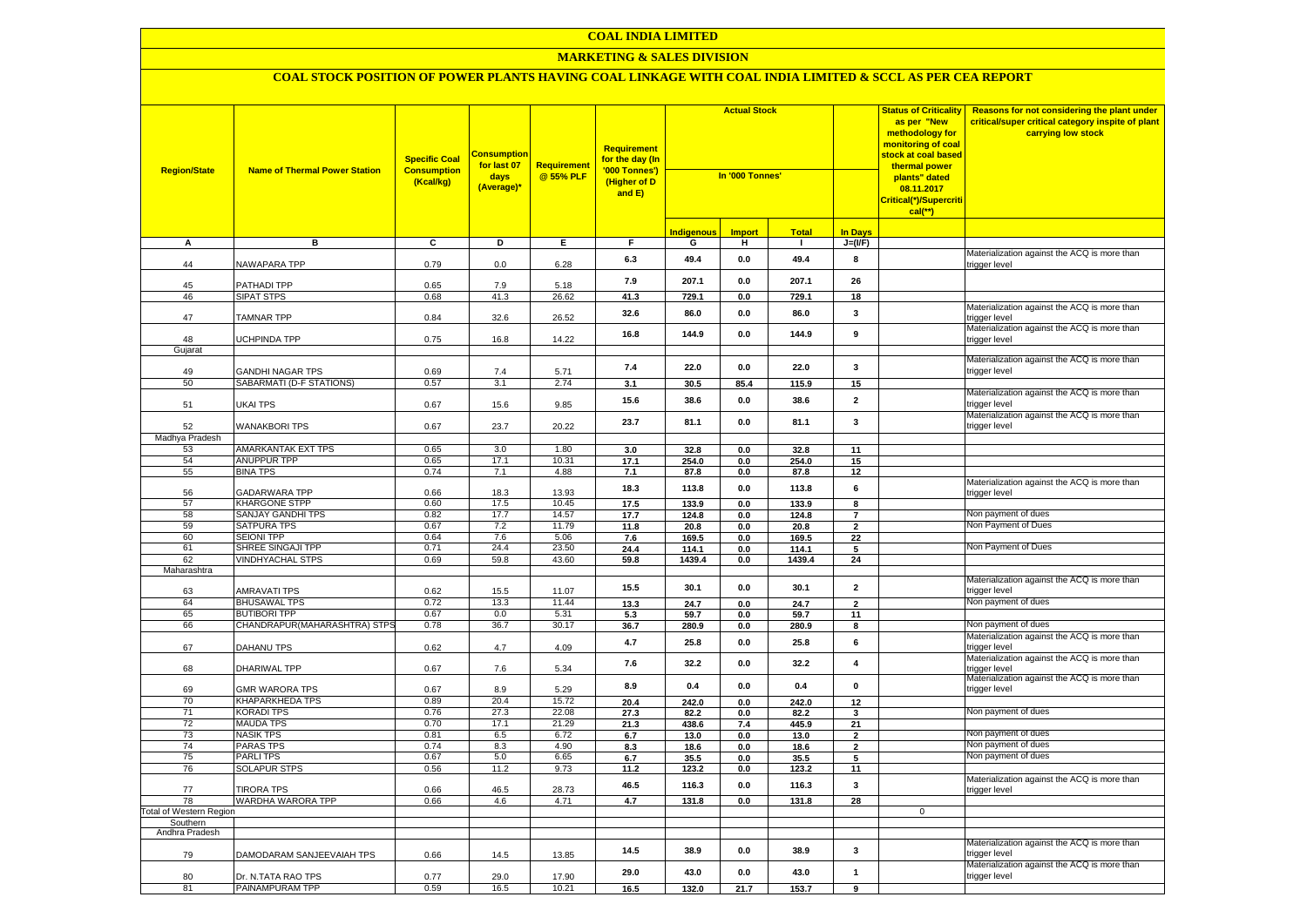# **MARKETING & SALES DIVISION**

| <b>Region/State</b>             | <b>Name of Thermal Power Station</b> | <b>Specific Coal</b><br><b>Consumption</b><br>(Kcal/kg) | <mark>Consumption</mark><br>for last 07<br>days<br>(Average)* | <b>Requirement</b><br>@ 55% PLF | Requirement<br>for the day (In<br>'000 Tonnes')<br>(Higher of D<br>and E) | <b>Actual Stock</b><br>In '000 Tonnes' |               |                |                                | <b>Status of Criticality</b><br>as per "New<br>methodology for<br>monitoring of coal<br>stock at coal based<br>thermal power<br>plants" dated<br>08.11.2017<br>Critical(*)/Supercriti<br>$cal$ (**) | <b>Reasons for not considering the plant under</b><br>critical/super critical category inspite of plant<br>carrying low stock |
|---------------------------------|--------------------------------------|---------------------------------------------------------|---------------------------------------------------------------|---------------------------------|---------------------------------------------------------------------------|----------------------------------------|---------------|----------------|--------------------------------|-----------------------------------------------------------------------------------------------------------------------------------------------------------------------------------------------------|-------------------------------------------------------------------------------------------------------------------------------|
|                                 |                                      |                                                         |                                                               |                                 |                                                                           | I <mark>ndigenous</mark>               | <b>Import</b> | <b>Total</b>   | <b>In Days</b>                 |                                                                                                                                                                                                     |                                                                                                                               |
| A                               | в                                    | $\overline{c}$                                          | Þ                                                             | E                               | F.                                                                        | G                                      | н.            | $\mathbf{L}$   | $J=(VF)$                       |                                                                                                                                                                                                     |                                                                                                                               |
| 82                              | RAYALASEEMA TPS                      | 0.76                                                    | 18.8                                                          | 16.60                           | 18.8                                                                      | 11.4                                   | 0.0           | 11.4           | $\overline{1}$                 |                                                                                                                                                                                                     | Materialization against the ACQ is more than<br>trigger level                                                                 |
| 83                              | <b>SIMHADRI</b>                      | 0.78                                                    | 29.6                                                          | 20.54                           | 29.6                                                                      | 334.8                                  | 0.0           | 334.8          | 11                             |                                                                                                                                                                                                     |                                                                                                                               |
| 84                              | <b>SGPL TPP</b>                      | 0.53                                                    | 12.2                                                          | 9.26                            | 12.2                                                                      | 58.6                                   | 132.2         | 190.9          | 16                             |                                                                                                                                                                                                     |                                                                                                                               |
| 85                              | <b>VIZAG TPP</b>                     | 0.67                                                    | 0.0                                                           | 9.20                            | 9.2                                                                       | 1.6                                    | 0.0           | 1.6            | $\mathbf 0$                    |                                                                                                                                                                                                     |                                                                                                                               |
| Karnataka<br>86                 | <b>BELLARY TPS</b>                   | 0.63                                                    | 15.3                                                          | 14.23                           | 15.3                                                                      | 13.5                                   | 0.0           | 13.5           | $\mathbf{1}$                   |                                                                                                                                                                                                     | Materialization against the ACQ is more than<br>trigger level                                                                 |
| 87                              | KUDGI STPP                           | 0.63                                                    | 14.1                                                          | 19.90                           | 19.9                                                                      | 149.4                                  | 7.2           | 156.6          | 8                              |                                                                                                                                                                                                     | Materialization against the ACQ is more than<br>trigger level                                                                 |
| 88                              | RAICHUR TPS                          | 0.66                                                    | 19.2                                                          | 14.98                           | 19.2                                                                      | 60.1                                   | 0.0           | 60.1           | $\mathbf{3}$                   |                                                                                                                                                                                                     | Materialization against the ACQ is more than<br>trigger level                                                                 |
| 89                              | YERMARUS TPP                         | 0.62                                                    | 7.9                                                           | 13.09                           | 13.1                                                                      | 21.3                                   | 0.0           | 21.3           | $\overline{2}$                 |                                                                                                                                                                                                     | Materialization against the ACQ is more than<br>trigger level                                                                 |
| <b>Tamil Nadu</b>               |                                      |                                                         |                                                               |                                 |                                                                           |                                        |               |                |                                |                                                                                                                                                                                                     |                                                                                                                               |
| 90                              | <b>METTUR TPS</b>                    | 0.81                                                    | 13.5                                                          | 8.98                            | 13.5                                                                      | 38.2                                   | 0.0           | 38.2           | $\mathbf{3}$                   |                                                                                                                                                                                                     | Materialization against the ACQ is more than<br>rigger level                                                                  |
| 91                              | METTUR TPS - II                      | 0.78                                                    | 5.3                                                           | 6.16                            | $6.2\,$                                                                   | 41.7                                   | 0.0           | 41.7           | $\overline{7}$                 |                                                                                                                                                                                                     | Materialization against the ACQ is more than<br>trigger level<br>Materialization against the ACQ is more than                 |
| 92                              | NORTH CHENNAI TPS                    | 0.82                                                    | 27.2                                                          | 19.78                           | 27.2                                                                      | 67.5                                   | 0.0           | 67.5           | $\overline{2}$                 |                                                                                                                                                                                                     | trigger level<br>Materialization against the ACQ is more than                                                                 |
| 93<br>94                        | TUTICORIN TPS<br><b>VALLUR TPP</b>   | 0.96<br>0.72                                            | 15.3<br>17.7                                                  | 13.31<br>14.26                  | 15.3<br>17.7                                                              | 43.5<br>159.4                          | 0.0<br>0.0    | 43.5<br>159.4  | $\mathbf{3}$<br>$\overline{9}$ |                                                                                                                                                                                                     | trigger level                                                                                                                 |
| Telangana                       |                                      |                                                         |                                                               |                                 |                                                                           |                                        |               |                |                                |                                                                                                                                                                                                     |                                                                                                                               |
| 95                              | <b>BHADRADRI TPP</b>                 | 0.69                                                    | 13.9                                                          | 9.83                            | 13.9                                                                      | 108.2                                  | 0.0           | 108.2          | 8                              |                                                                                                                                                                                                     |                                                                                                                               |
| 96                              | <b>KAKATIYA TPS</b>                  | 0.57                                                    | 10.9                                                          | 8.33                            | 10.9                                                                      | 179.8                                  | 0.0           | 179.8          | 16                             |                                                                                                                                                                                                     |                                                                                                                               |
| 97                              | KOTHAGUDEM TPS (NEW)                 | 0.64                                                    | 14.7                                                          | 8.46                            | 14.7                                                                      | 99.5                                   | 0.0           | 99.5           | $\overline{7}$                 |                                                                                                                                                                                                     |                                                                                                                               |
| 98                              | <b>KOTHAGUDEM TPS (STAGE-7)</b>      | 0.50                                                    | 9.6                                                           | 5.23                            | 9.6                                                                       | 133.1                                  | 0.0           | 133.1          | 14                             |                                                                                                                                                                                                     |                                                                                                                               |
| 99                              | <b>RAMAGUNDEM STPS</b>               | 0.62                                                    | 31.0                                                          | 21.33                           | 31.0                                                                      | 363.3                                  | 0.0           | 363.3          | 12                             |                                                                                                                                                                                                     |                                                                                                                               |
| 100                             | <b>RAMAGUNDEM-B TPS</b>              | 0.77                                                    | 0.8                                                           | 0.64                            | 0.8                                                                       | 8.8                                    | 0.0           | 8.8            | 11                             |                                                                                                                                                                                                     |                                                                                                                               |
| 101                             | <b>SINGARENI TPP</b>                 | 0.58                                                    | 16.6                                                          | 9.12                            | 16.6                                                                      | 107.5                                  | 0.0           | 107.5          | 6                              |                                                                                                                                                                                                     |                                                                                                                               |
| <b>Total of Southern Region</b> |                                      |                                                         |                                                               |                                 |                                                                           |                                        |               |                |                                | $\mathbf 0$                                                                                                                                                                                         |                                                                                                                               |
| Eastern                         |                                      |                                                         |                                                               |                                 |                                                                           |                                        |               |                |                                |                                                                                                                                                                                                     |                                                                                                                               |
| Bihar<br>102                    | <b>BARAUNI TPS</b>                   | 0.63                                                    | 5.0                                                           | 5.90                            | 5.9                                                                       | 77.4                                   | 0.0           | 77.4           | 13                             |                                                                                                                                                                                                     |                                                                                                                               |
| 103                             | <b>BARHI</b>                         | 0.67                                                    | 5.0                                                           | 5.84                            | 5.8                                                                       | 145.3                                  | 0.0           | 145.3          | 25                             |                                                                                                                                                                                                     |                                                                                                                               |
| 104                             | <b>BARH II</b>                       | 0.67                                                    | 10.0                                                          | 11.67                           | 11.7                                                                      | 290.5                                  | 0.0           | 290.5          | 25                             |                                                                                                                                                                                                     |                                                                                                                               |
| 105                             | <b>KAHALGAON TPS</b>                 | 0.80                                                    | 26.7                                                          | 24.62                           | 26.7                                                                      | 161.4                                  | 0.0           | 161.4          | 6                              |                                                                                                                                                                                                     | Materialization against the ACQ is more than<br>trigger level                                                                 |
| 106                             | MUZAFFARPUR TPS                      | 0.77                                                    | 5.7                                                           | 3.95                            | 5.7                                                                       | 34.2                                   | 0.0           | 34.2           | 6                              |                                                                                                                                                                                                     | Materialization against the ACQ is more than<br>trigger level                                                                 |
| 107                             | <b>NABINAGAR STPP</b>                | 0.58                                                    | 20.4                                                          | 10.14                           | 20.4                                                                      | 311.3                                  | 0.0           | 311.3          | 15                             |                                                                                                                                                                                                     |                                                                                                                               |
| 108                             | <b>NABINAGAR TPP</b>                 | 0.69                                                    | 14.6                                                          | 9.06                            | 14.6                                                                      | 126.9                                  | 0.0           | 126.9          | 9                              |                                                                                                                                                                                                     |                                                                                                                               |
| Jharkhand                       |                                      |                                                         |                                                               |                                 |                                                                           |                                        |               |                |                                |                                                                                                                                                                                                     |                                                                                                                               |
| 109<br>110                      | BOKARO TPS 'A' EXP                   | 0.57<br>0.61                                            | 6.2<br>6.8                                                    | 3.78<br>4.06                    | 6.2<br>6.8                                                                | 108.7<br>140.0                         | 0.0<br>0.0    | 108.7<br>140.0 | 18<br>21                       |                                                                                                                                                                                                     |                                                                                                                               |
| 111                             | CHANDRAPURA(DVC) TPS<br>JOJOBERA TPS | 0.69                                                    | 3.1                                                           | 2.18                            | 3.1                                                                       | 101.9                                  | 0.0           | 101.9          | 32                             |                                                                                                                                                                                                     |                                                                                                                               |
| 112                             | <b>KODARMA TPP</b>                   | 0.62                                                    | 14.2                                                          | 8.23                            | 14.2                                                                      | 108.0                                  | 0.0           | 108.0          | 8                              |                                                                                                                                                                                                     |                                                                                                                               |
| 113                             | <b>JAHADEV PRASAD STPP</b>           | 0.70                                                    | 8.0                                                           | 5.01                            | 8.0                                                                       | 12.2                                   | 0.0           | 12.2           | $\overline{2}$                 |                                                                                                                                                                                                     | Materialization against the ACQ is more than<br>rigger level                                                                  |
| 114                             | <b>MAITHON RB TPP</b>                | 0.64                                                    | 6.4                                                           | 8.89                            | 8.9                                                                       | 215.0                                  | 0.0           | 215.0          | ${\bf 24}$                     |                                                                                                                                                                                                     |                                                                                                                               |
| 115                             | TENUGHAT TPS                         | 0.75                                                    | 5.5                                                           | 4.16                            | 5.5                                                                       | 39.6                                   | 0.0           | 39.6           | $\overline{7}$                 |                                                                                                                                                                                                     | Materialization against the ACQ is more than<br>trigger level                                                                 |
| Odisha                          |                                      |                                                         |                                                               |                                 |                                                                           |                                        |               |                |                                |                                                                                                                                                                                                     |                                                                                                                               |
| 116                             | <b>DARLIPALI STPS</b>                | 0.71                                                    | 27.2                                                          | 14.95                           | 27.2                                                                      | 458.8                                  | 0.0           | 458.8          | 17                             |                                                                                                                                                                                                     |                                                                                                                               |
| 117                             | <b>DERANG TPP</b>                    | 0.70                                                    | 17.8                                                          | 11.10                           | 17.8                                                                      | 1089.8                                 | 0.0           | 1089.8         | 61                             |                                                                                                                                                                                                     |                                                                                                                               |
| 118                             | <b>IB VALLEY TPS</b>                 | 0.83                                                    | 25.6                                                          | 19.16                           | 25.6                                                                      | 340.0                                  | 0.0           | 340.0          | 13                             |                                                                                                                                                                                                     |                                                                                                                               |